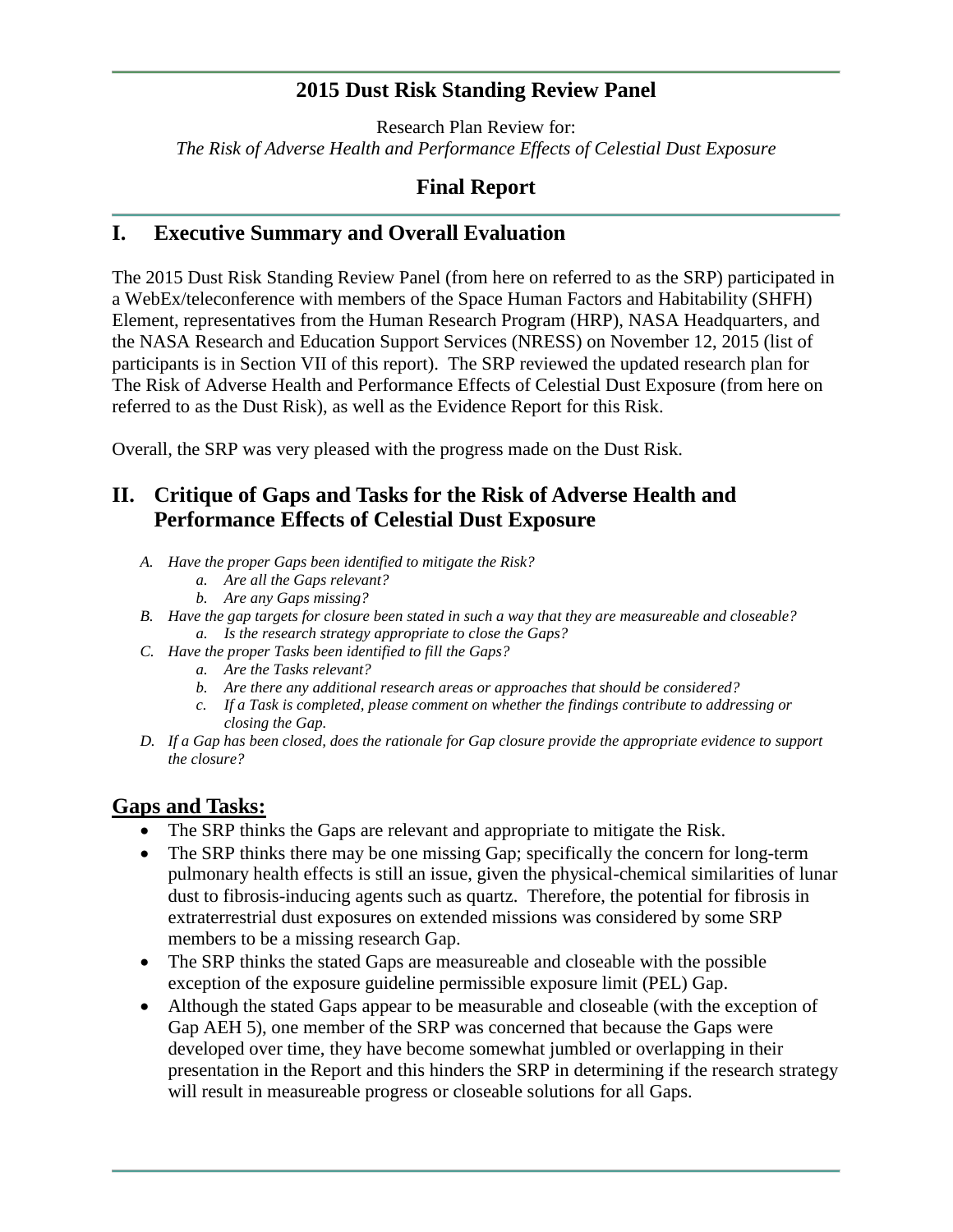- The SRP thinks the tasks are relevant but are mostly very general.
- In terms of an additional Risk, one member of the SRP suggested that an elementary gavage study may be warranted since it is likely that these inhaled and deposited dusts will be cleared by the lung to the gastrointestinal (GI) tract. Whether this might occur in chronic celestial dust exposure scenarios is unclear at this time.
- The SRP thinks the tasks associated with understanding Lunar Dust Toxicity (Lunar Dust D/O - Cellular Studies to Support Pulmonary Toxicology Evaluation of Lunar Dust; Dermal Studies of Lunar Dust and Ocular Studies of Lunar Dust; Lunar Dust-ITI - Pulmonary Toxicity Studies of Lunar Dust in Mice and Rats; Lunar Dust - Cell - Study of Lunar Dust and Lunar Simulant Activation, Monitoring; Solution and Cellular Toxicity Properties; and, Human Lung Low g - Clearance of Particles Depositing in the Human Lung in Low-Gravity) contribute substantially to the understanding of the toxicity of extraterrestrial dusts by establishing a theoretical framework for toxicological assessment.
- The SRP thinks the Lunar Airborne Dust Toxicity Assessment Group (LADTAG) final report of February 7, 2014 provides the appropriate evidence to support the closure of the Lunar Dust Toxicity Gaps (with the exception of Gap AEH 5).

## **AEH 1: What are the unique properties of lunar dust that affect physiology? (Closed)**

# *Tasks:*

- Geology, Geochemistry and Lithology Science Support Activities Completed Task
- Study of Lunar Dust and Lunar Simulant Activation, Monitoring, Solution and Cellular Toxicity Properties – Completed Task

## **AEH 2: What is the toxicity of lunar dust in the respiratory system? (Closed)**

# *Tasks:*

- Cellular Studies to Support Pulmonary Toxicology Evaluation of Lunar Dust, Dermal Studies of Lunar Dust and Ocular Studies of Lunar Dust – Completed Task
- Pulmonary Toxicity Studies of Lunar Dust in Mice and Rats Completed Task
- Study of Lunar Dust and Lunar Simulant Activation, Monitoring, Solution and Cellular Toxicity Properties – Completed Task
- Clearance of Particles Depositing in the Human Lung in Low-Gravity Completed Task

## **AEH 4: What is the dermal and ocular toxicity of lunar dust? (Closed)**

## *Tasks:*

 Cellular Studies to Support Pulmonary Toxicology Evaluation of Lunar Dust, Dermal Studies of Lunar Dust and Ocular Studies of Lunar Dust – Completed Task

## **AEH 5: What are the permissible exposure limits for inhalation of lunar dust? (Closed)**

• The SRP does not think the rationale for closing this Gap provides the appropriate evidence to support the closure. The setting of exposure guidelines is a fluid process as new data (e.g., newly discovered immune, cardiovascular, or fibrotic effects) become available. While it is understood that a PEL is necessary to devise and build engineering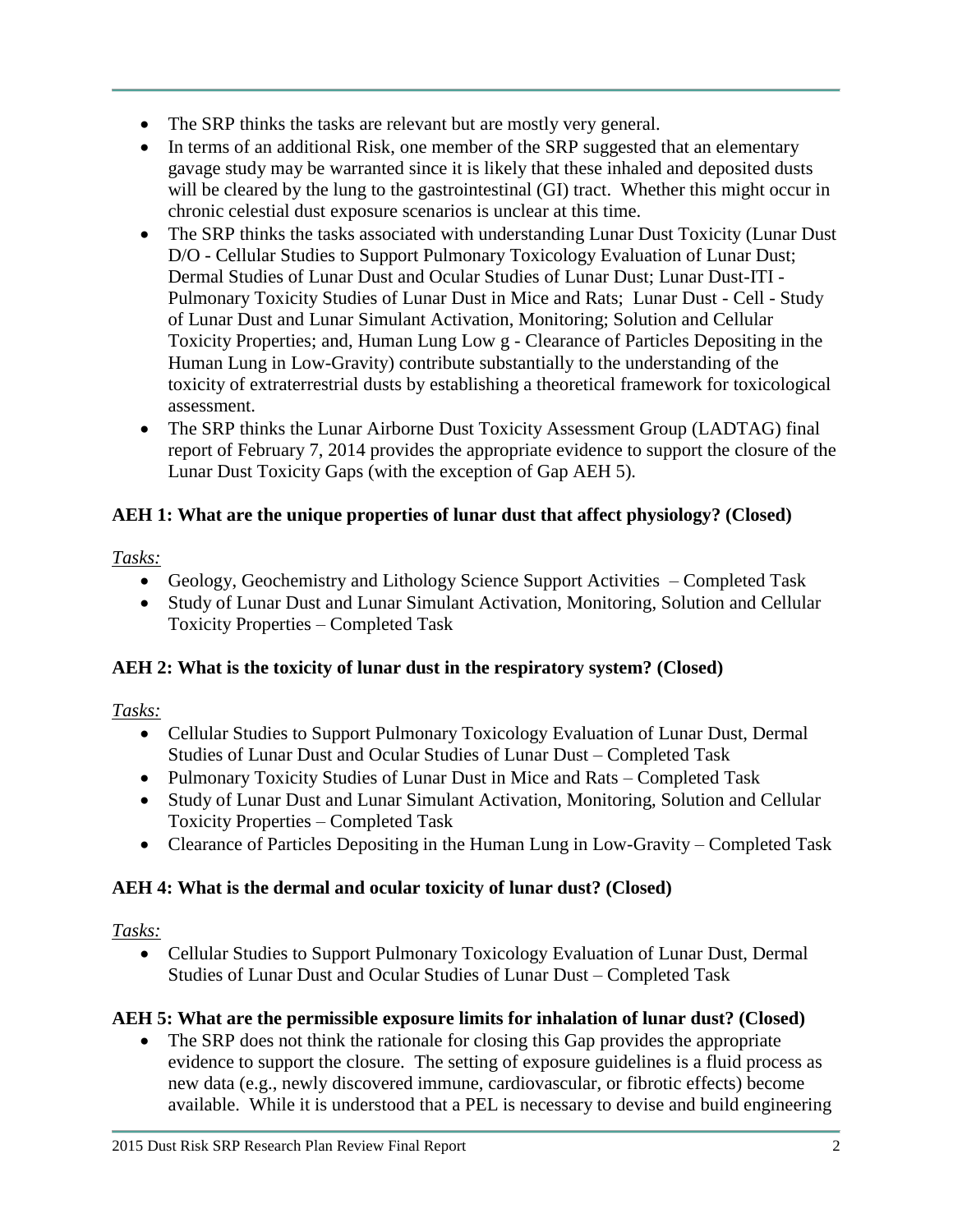controls in a mission that is several years in the future, it is important to reconsider PELs as new data are presented. Regardless, the SRP does not think this Gap should be closed.

 One member of the SRP felt that particle deposition is a Gap which is considered as a modifier of effect, but it is not clear if the impact of modifiers such as physiologic stress, health status (including hydration for example), changes in ambient air quality (fractional gas content), and patterns of exposure (e.g., peak vs monotonic exposure levels) should be included in the standard PEL approach.

### *Tasks:*

- Cellular Studies to Support Pulmonary Toxicology Evaluation of Lunar Dust, Dermal Studies of Lunar Dust and Ocular Studies of Lunar Dust – Completed Task
- Geology, Geochemistry and Lithology Science Support Activities Completed Task
- LADTAG Lunar Dust Health Standard Completed Task
- Pulmonary Toxicity Studies of Lunar Dust in Mice and Rats Completed Task
- Study of Lunar Dust and Lunar Simulant Activation, Monitoring, Solution and Cellular Toxicity Properties – Completed Task
- Clearance of Particles Depositing in the Human Lung in Low-Gravity Completed Task
- Extraterrestrial dust Carbonaceous Asteroids Deleted Task

### **DUST 11: What is the potential for acute toxicity of lunar dust (all relevant endpoints), and acute/chronic cardiovascular toxicity of lunar dust? (Formerly AEH 11)**

• The SRP thinks this Gap is relevant and appropriate.

### *Task:*

• Acute Lunar Dust Toxicology – Planned Task

### **AEH Watch Item/NSBRI Research: What are the effects of lunar gravity on permissible exposure limits for inhalation of lunar dust? (Closed)**

### *Tasks:*

- Aerosol Deposition in the Lung in Fractional Gravity: Risk Mitigation for Lunar and Martian Habitats – Completed Task
- Clearance of Particles Depositing in the Human Lung in Low-Gravity Completed Task
- Variability in flow distribution within the lung and its effects on deposition and clearance of inhaled particles in normal and reduced gravity (NSBRI Postdoctoral Fellowship) – Completed Task

### **DUST 12: We need to determine if technologies are available or need to be developed to evaluate celestial dust toxicity and/or volatile composition in situ.**

• This SRP thinks this Gap is relevant but some of the tasks are unclear.

### *Tasks:*

- Robotic Precursor Planned Task
	- o The SRP thinks that this task may be important but that it should be outsourced to extramural researchers. Such high-through put systems are useful if there are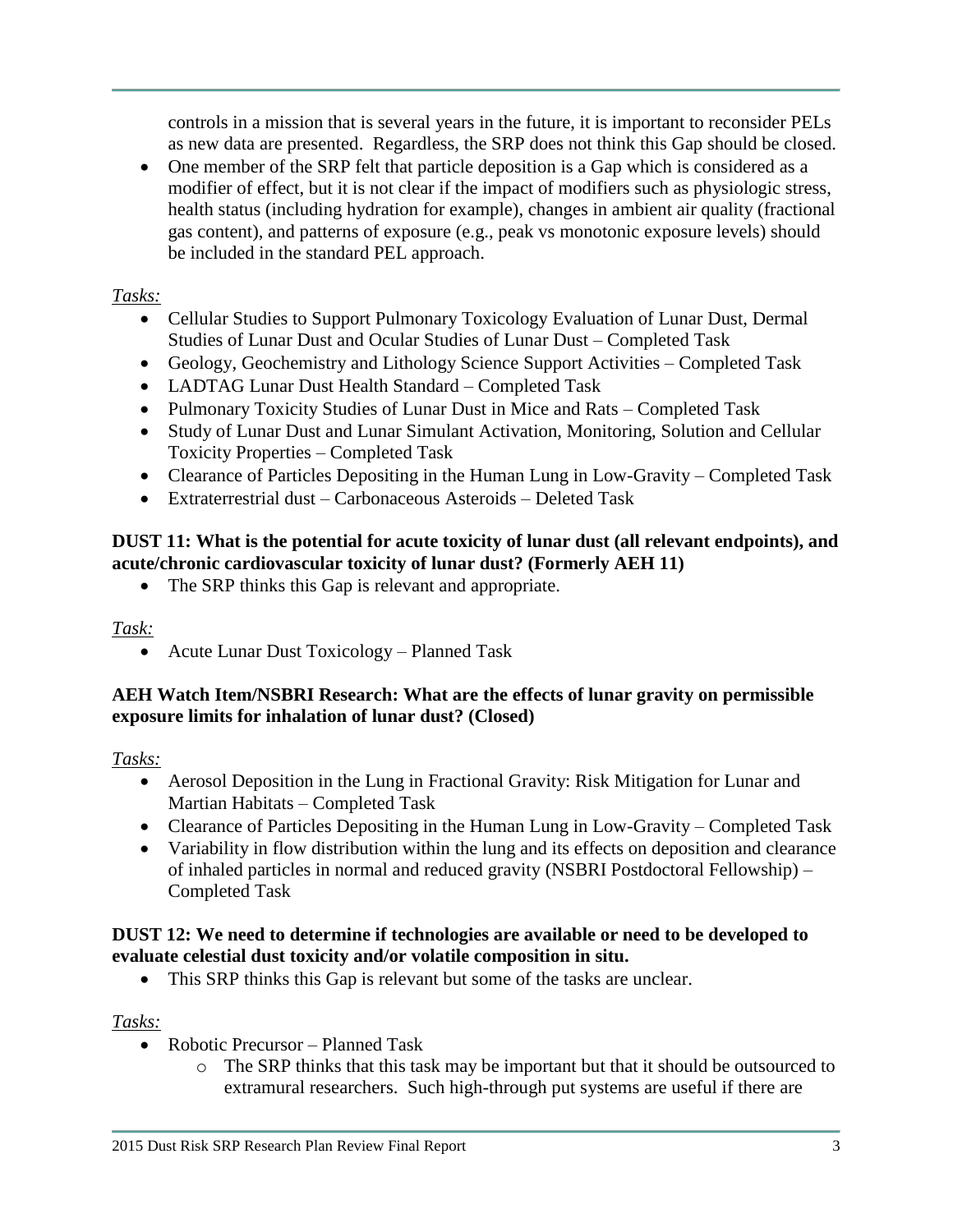hundreds or thousands of samples which does not apply to existing or future extraterrestrial dust samples. These high throughput systems remain largely invalidated given their infancy in development. They are expensive to develop and while they may be worth pursuing, there is no level of confidence yet regarding their utility in risk quantification decision trees for a limited number of celestial dusts.

- Organ on a chip (Pilot) Planned Task
	- o The SRP thinks this task is a clever approach for toxicity testing, but is beyond the scope of NASA at this time. This is a rapidly developing field and while a comparison of single cell to organ-like cell combinations/interactions is important in identifying and ranking the toxicity of celestial dust samples, it would best be left to extramural research efforts.
	- o If these models mature, it will be relatively easy and less expensive to use them at that time. The approach of organ on a chip has some advantages over the more simple high-throughput methodology in that they do encompass an additional level of physiologic reality with multiple pathways and cell-cell interactions. On a practical note, the SRP thinks it is also important to consider the fact that most of these systems are designed for water- or media-soluble testing materials whereas particles pose special challenges which add to the complexity of their use.

### **DUST 13: We need to determine if there are significant differences in respiratory, cardiovascular, ocular, or dermal toxicity of dusts from different exploration targets or if existing permissible exposure limits can be applied.**

- The SRP thinks this Gap is relevant. Although in a formative stage, the issues noted are indeed important and the SRP agrees that NASA should be examining cardiorespiratory and ocular/dermal impacts as well as pulmonary effects. With assessments of existing knowledge of Apollo reports etc., additional toxicological work would be proposed on an as-needed basis. Among the issues which would seem to be particularly relevant would be dose-response and patterned exposures – short or long term – that may play into the toxicologic risk.
- The task of in vivo exposure studies has allowed the PEL Gap to be closed but it should be re-considered for additional endpoints, if necessary, as outlined in Dust 13.

### *Tasks:*

- Celestial Dust Ground Planned Task
- Dust Data Mining Planned Task
- Martian Dust Technical Interchange Meeting (TIM) Planned Task

#### **DUST 14: If relative toxicity is unknown and/or significant differences in toxicity do exist, we need to understand the acute and chronic toxicities of the celestial dust and/or volatiles in order to establish permissible exposure limit.**

• The SRP thinks this Gap is relevant and appropriate.

### *No Tasks*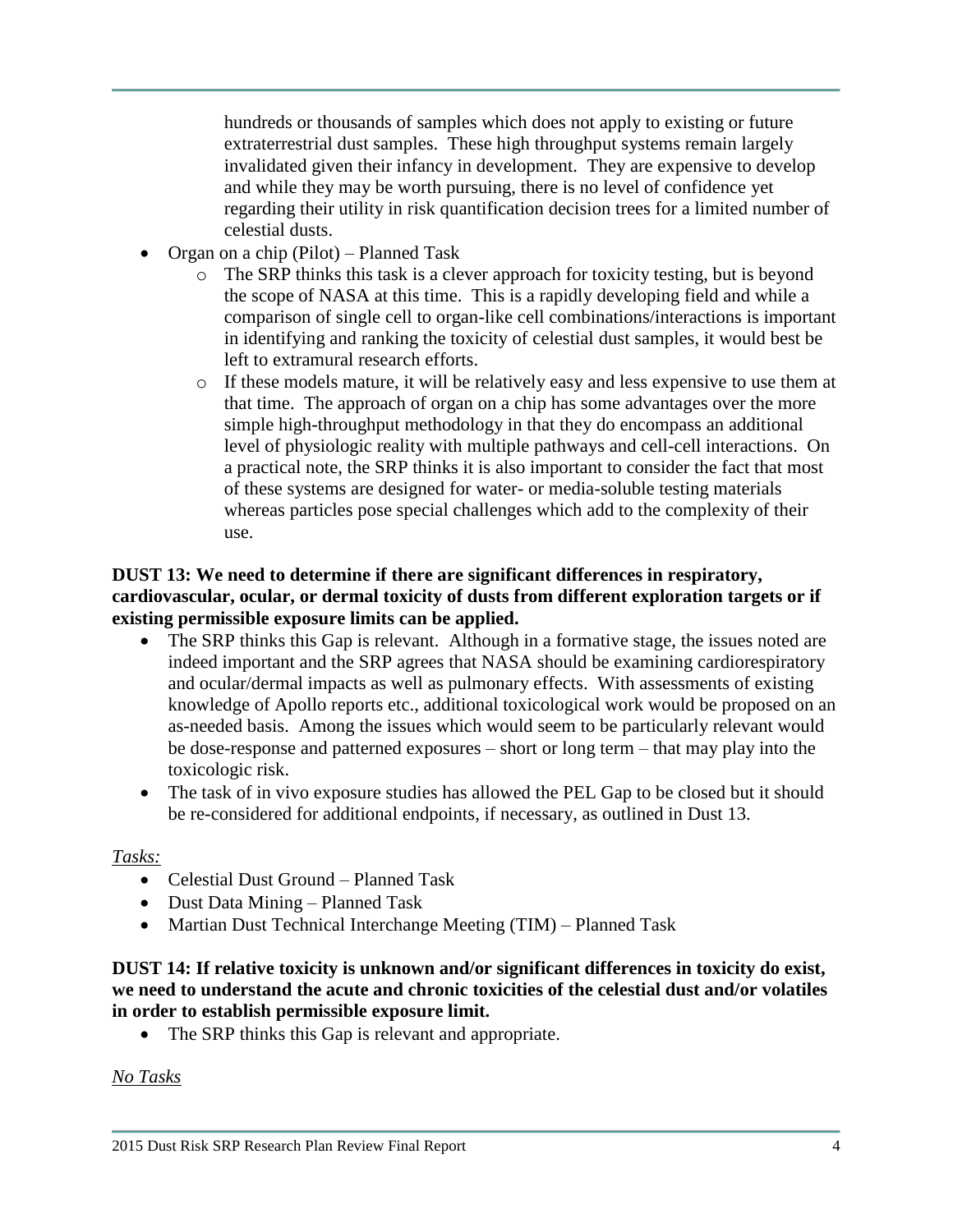# **III. Discussion on the strengths and weaknesses of the IRP and identify remedies for the weaknesses, including answering these questions:**

- A. Is the Risk addressed in a comprehensive manner?
	- The Risk was presented in a comprehensive manner, although one member of the SRP suggested that the Risk could be addressed in an even more comprehensive manner if the Gaps were better defined/stated.
- B. Are there areas of integration across HRP disciplines that are not addressed that would better address the Risk?
	- Based on the materials presented, it is evident to the SRP that certain combinations of exposure appear to present the possibility of synergistic effects. The effect of prolonged lower gravity environments (Section 4.3.6 of the Human Research Program Integrated Research Plan) on celestial dust exposure is cited as posing potential allergenic problems that may be exacerbated by spaceflight. Several recent studies have provided evidence of immune dysregulation during spaceflight (Mehta et al., 2007, 2013; Crucian et al., 2008, 2009, 2011, 2013), which may show an increased potential for resulting acute hypersensitivity. Potentially higher radiation exposure (Sections 4.5.2 and 4.5.3), both alone or in combination with lower gravity environments may also effect the immune system when there is an exposure to Martian dust as mentioned in Gap Dust-11 and the two should therefore be considered as possibly synergistic. Therefore, the SRP thinks the dust discipline should consider more integration with the Exploration Medical Capability Element, the Human Health Countermeasures Element (the design of the EVA suit to be more easily cleaned without producing exposure and reduced radiation exposure which could in turn reduce immunological function; the cardiovascular discipline, due to the acute cardiovascular risk from dust), and the Space Radiation Element.
	- The SRP thinks the dust discipline should also collaborate with other disciplines in the Space Human Factors and Habitability Element. Specifically, the Space Human Factors Engineering Project can address measures to reduce dust intrusion into living areas through design of the living area, design of entry and exit procedures.

## **IV. Evaluation of the progress on the Dust Risk Research Plan since the 2014 SRP meeting**

• The SRP is pleased with the progress on the Dust Risk Research plan since it was presented to the Advanced Environmental Health/Advanced Food Technology SRP during the 2014 WebEx/teleconference.

## **V. Additional Comments**

 Developing the ability to amend or better adapt dust control procedures is another unrecognized countermeasure necessary to assure that the human crew receives the maximum protection. This is particularly true in case the toxicology underestimates the risk of a 'new' celestial dust or if engineered dust controls are not as effective as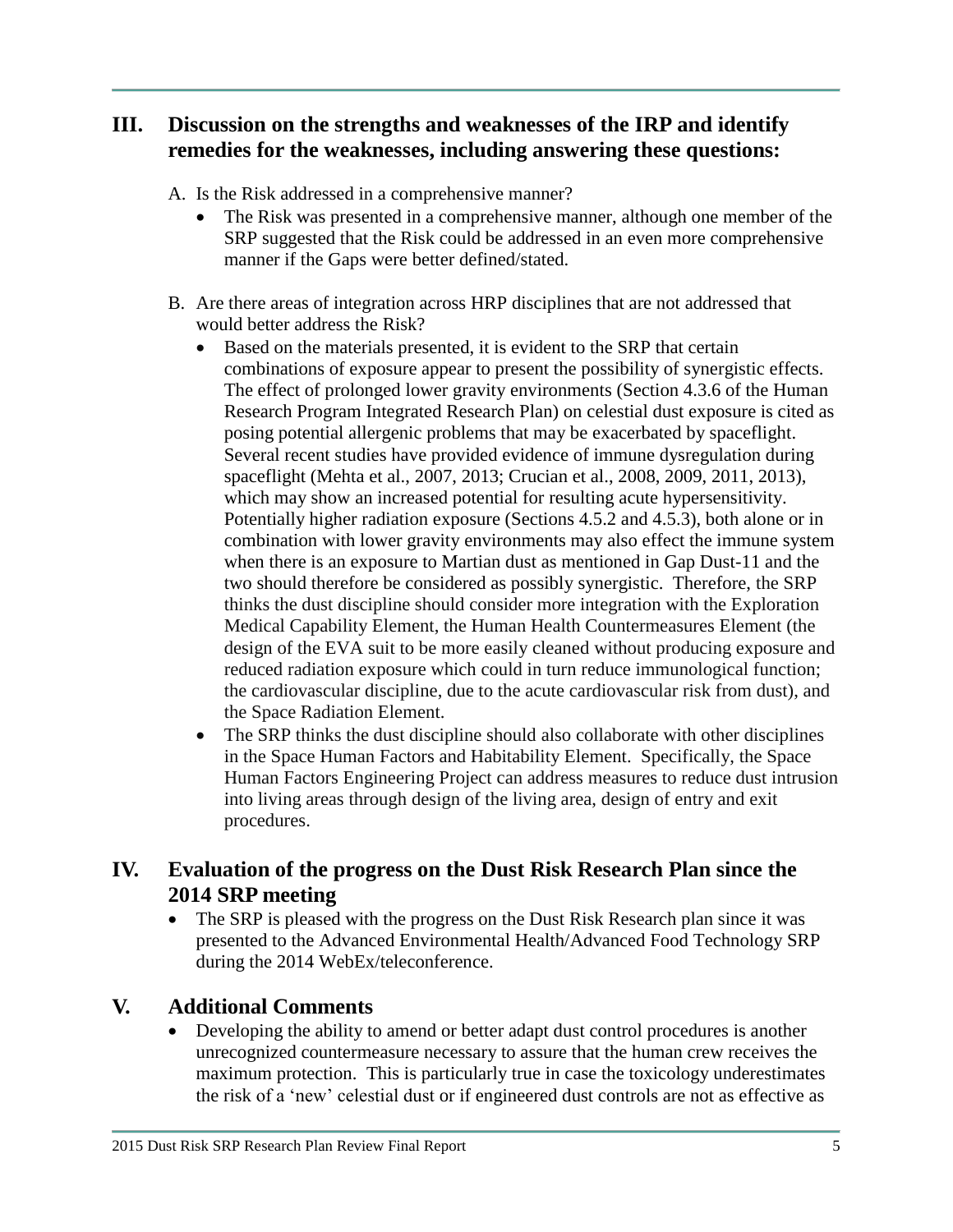presumed. Therefore, dust monitoring would seem to be advisable for both airborne and dermal exposure situations as part of the ground station and for the return trip for the capsule environment. Also, reducing dust intrusion into living areas through design of the living area, re-design of entry and exit procedures, and the design of the extravehicular activity (EVA) suit to be more easily cleaned (without generating additional particle exposures or reducing radiation protection) could in turn reduce adverse pulmonary and ocular effects.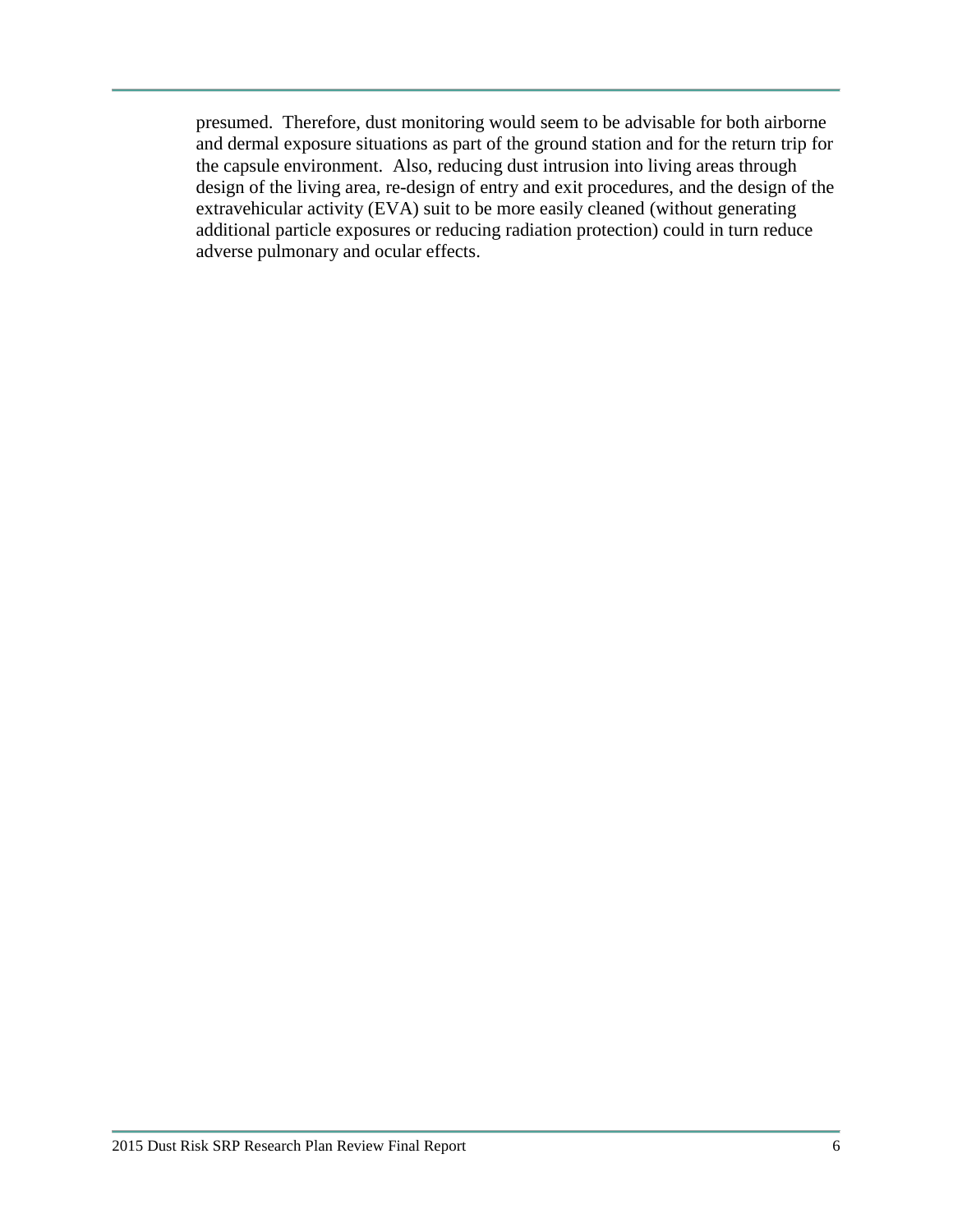# **VI. 2015 Dust Risk SRP Research Plan Review: Statement of Task for the Risk of Adverse Health and Performance Effects of Celestial Dust Exposure**

The 2015 Dust Risk Standing Review Panel (SRP) is chartered by the Human Research Program (HRP) Chief Scientist. The purpose of the SRP is to review the Risk of Adverse Health  $\&$ Performance Effects of Celestial Dust Exposure section of the current version of the HRP's Integrated Research Plan (IRP) which is located on the Human Research Roadmap (HRR) website [\(http://humanresearchroadmap.nasa.gov/\)](http://humanresearchroadmap.nasa.gov/). Your report, addressing each of the questions in the charge below and any addendum questions, will be provided to the HRP Chief Scientist and will also be made available on the HRR website.

### **The 2015 Dust Risk SRP is charged (to the fullest extent practicable) to:**

- 1. Based on the information provided in the current version of the HRP's IRP, evaluate the ability of the IRP to satisfactorily make progress in mitigating the Risk by answering the following questions:
	- A. Have the proper Gaps been identified to mitigate the Risk?
	- i) Are all the Gaps relevant?
	- ii) Are any Gaps missing?
	- B. Have the gap targets for closure been stated in such a way that they are measureable and closeable?
	- i) Is the research strategy appropriate to close the Gaps?
	- C. Have the proper Tasks been identified to fill the Gaps?
	- i) Are the Tasks relevant?
	- ii) Are there any additional research areas or approaches that should be considered?
	- iii) If a Task is completed, please comment on whether the findings contribute to addressing or closing the Gap.
	- D. If a Gap has been closed, does the rationale for Gap closure provide the appropriate evidence to support the closure?
- 2. Identify the strengths and weaknesses of the IRP, *and* identify remedies for the weaknesses, including, but not limited to, answering these questions:
	- A. Is the Risk addressed in a comprehensive manner?
	- B. Are there areas of integration across HRP disciplines that are not addressed that would better address the Risk?
	- C. Other
- 3. Based on the updates provided by the Element, please evaluate the progress in the research plan since the last SRP meeting.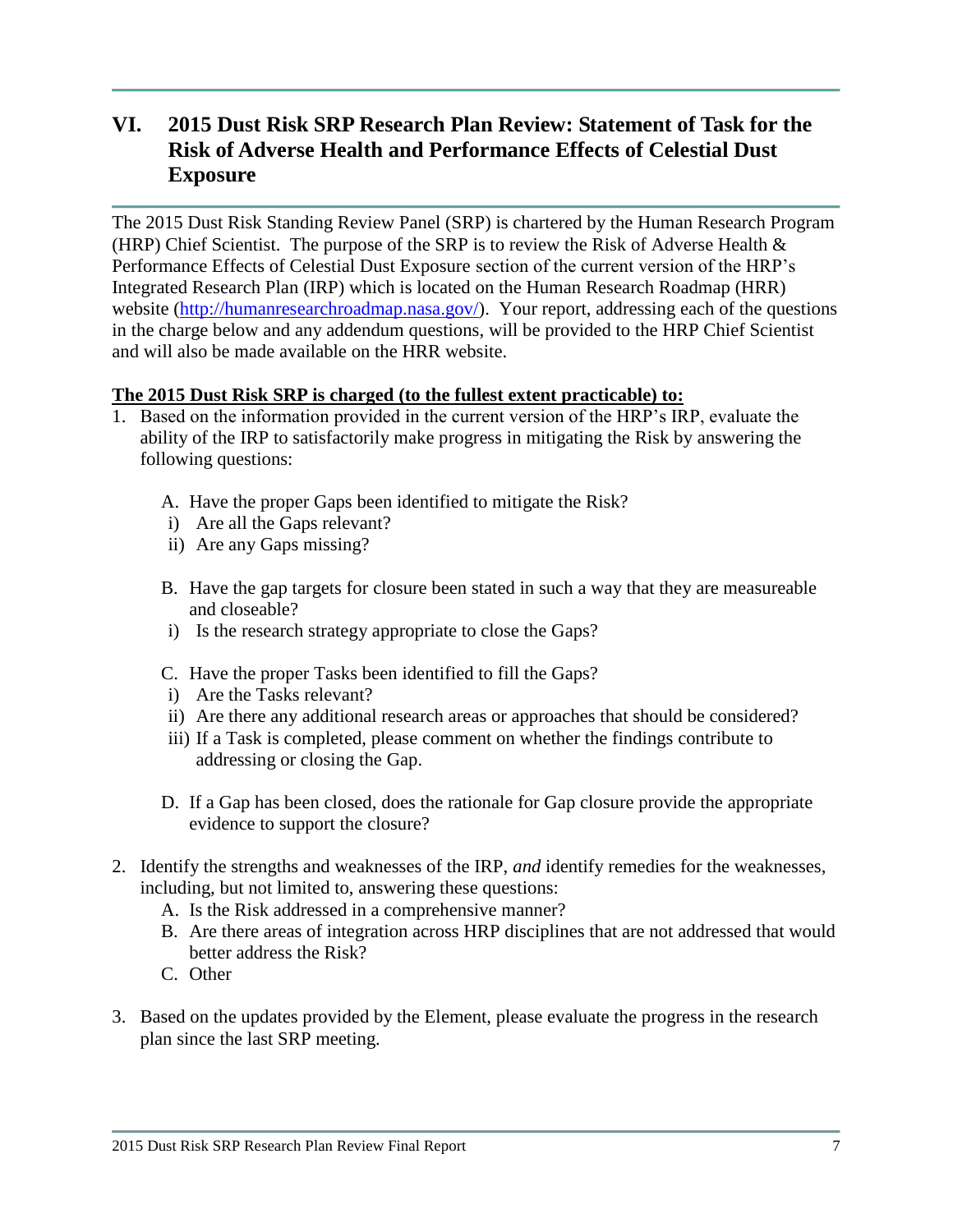4. Please comment on any important issues that are not covered in #1, #2, or #3 above, that the SRP would like to bring to the attention of the HRP Chief Scientist and/or the Element.

### **Additional Information Regarding This Review:**

- 1. Expect to receive review materials at least four weeks prior to the WebEx conference call.
- 2. Participate in a WebEx conference call on November 12, 2015 at 11:30 am ET.
	- A. Discuss the 2015 Dust Risk SRP Statement of Task and address questions about the SRP process.
	- B. Receive presentations from the HRP Chief Scientist (or his designee), the Space Human Factors and Habitability (SHFH) Element, and participate in a question and answer session, and briefing.
- 3. Prepare a draft final report (approximately one month after the WebEx conference call) that contains a detailed evaluation of the current IRP specifically addressing items #1, #2, and #3 of the SRP charge. The draft final report will be sent to the HRP Chief Scientist and he will forward it to the appropriate Element for their review. The SHFH Element and the HRP Chief Scientist will review the draft final report and identify any misunderstandings or errors of fact and then provide official feedback to the SRP within two weeks of receipt of the draft report. If any misunderstandings or errors of fact are identified, the SRP will be requested to address them and finalize the 2015 SRP Final Report as quickly as possible. The 2015 SRP Final Report will be submitted to the HRP Chief Scientist and copies will be provided to the SHFH Element that sponsors the dust discipline and also made available to the other HRP Elements. The 2015 SRP Final Report will be made available on the HRR website [\(http://humanresearchroadmap.nasa.gov/\)](http://humanresearchroadmap.nasa.gov/).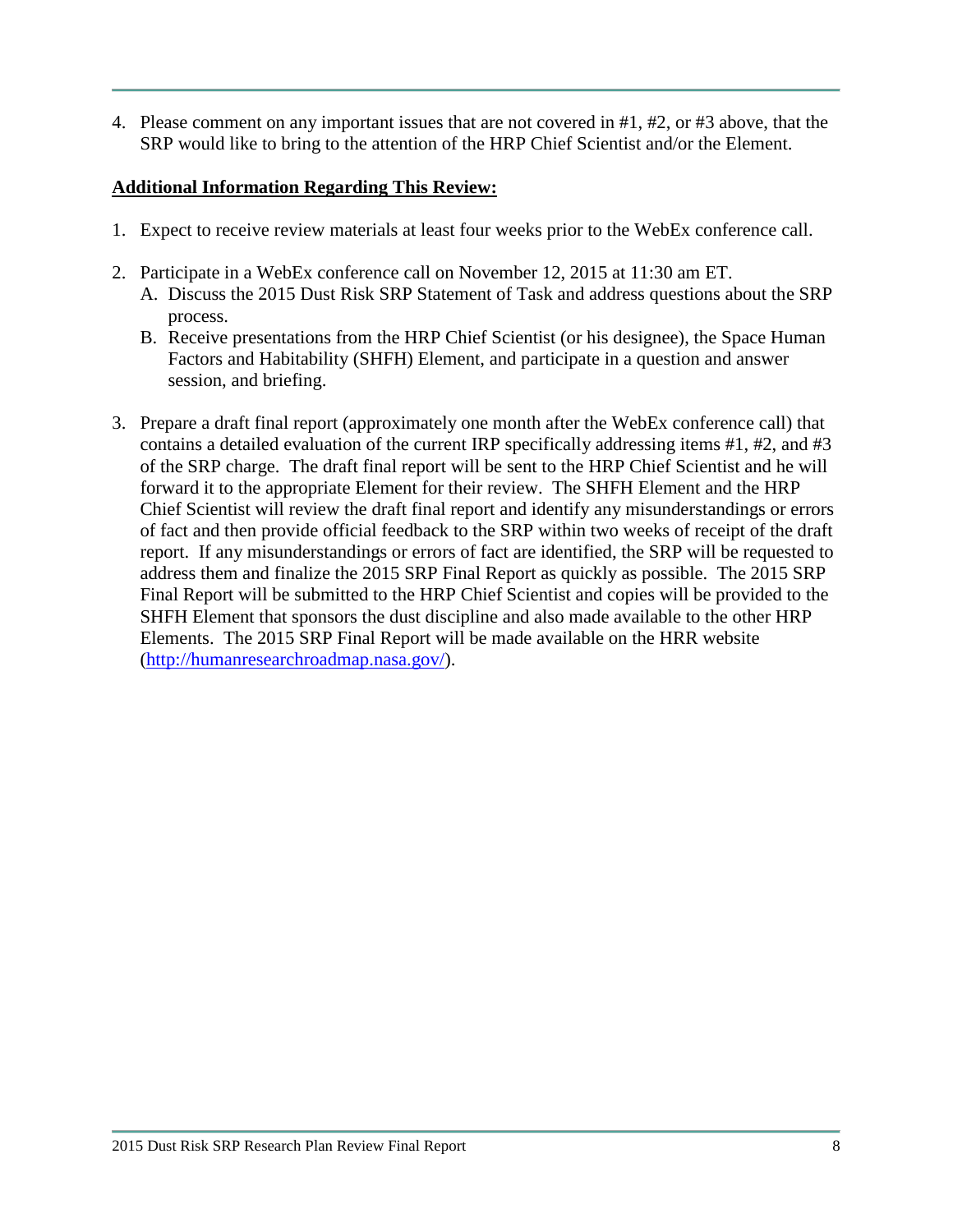# **VII. Dust Risk SRP Research Plan Review WebEx/Teleconference Participants**

#### **SRP Members:**

Terry Gordon, Ph.D. (Chair) – New York University School of Medicine Dan Costa, Sc.D., DABT – EPA/ORD Howard Kipen, M.D., M.P.H. – Rutgers University, Rutgers School of Public Health Michael McCawley, Ph.D. – West Virginia University

#### **NASA Johnson Space Center (JSC):**

Jennifer Fogarty, Ph.D. Torin McCoy, Ph.D. Cherie Oubre, Ph.D. Heather Paul Michele Perchonok, Ph.D. Gary Riccio, Ph.D. Jennifer Rochlis, Ph.D. Valerie Ryder, Ph.D. Robert Scully, Ph.D. Susan Steinberg, Ph.D. Mihriban Whitmore, Ph.D.

#### **NASA Headquarters (HQ):**

Steve Davison, Ph.D. Bruce Hather, Ph.D.

#### **NASA Research and Education Support Services (NRESS):**

Tiffin Ross-Shepard